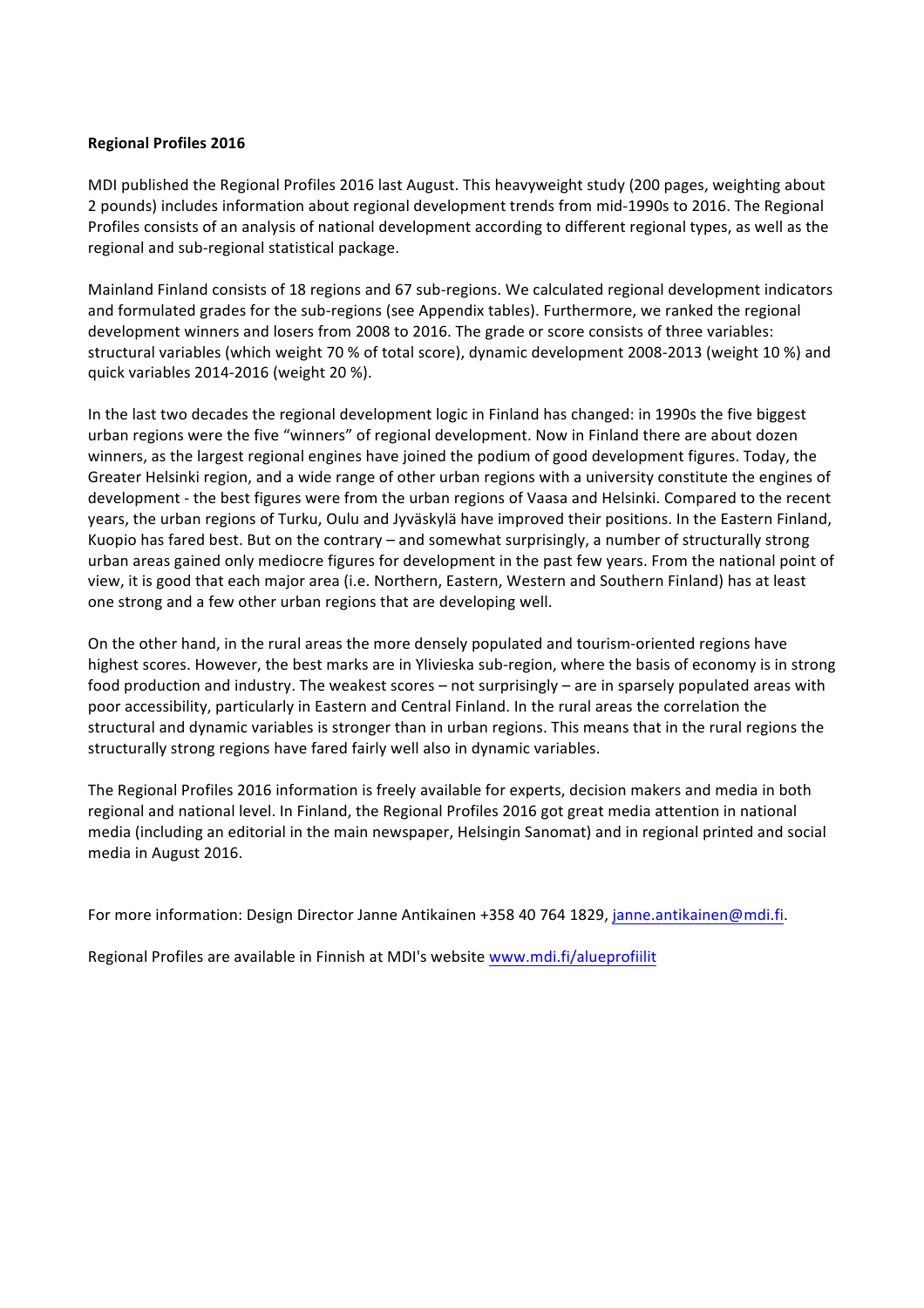| Ranking                 | Regional<br>development<br>score<br>2008-2016<br>(highest $10 -$ | Urban Region    | Typology       | Structural<br>Ranking | Dynamic<br>development<br>$08-13$<br>Ranking | Quick<br>development<br>$14 - 16$<br>Ranking |
|-------------------------|------------------------------------------------------------------|-----------------|----------------|-----------------------|----------------------------------------------|----------------------------------------------|
|                         | lowest: 4                                                        |                 |                |                       |                                              |                                              |
| $\mathbf 1$             | 9,6                                                              | Vaasa           | B              | $\mathbf 1$           | $\overline{3}$                               | 13                                           |
| $\overline{2}$          | 9,5                                                              | Helsinki        | А              | $\mathbf 1$           | 5                                            | 13                                           |
| 3                       | 9,1                                                              | Turku           | B              | $\overline{3}$        | $\overline{5}$                               | $\overline{4}$                               |
| $\overline{\mathbf{4}}$ | 9,0                                                              | Kuopio          | B              | 3                     | 3                                            | 13                                           |
| 5                       | 8,8                                                              | Porvoo          | A2             | $\overline{3}$        | 23                                           | $\overline{4}$                               |
| 6                       | 8,8                                                              | Tampere         | B              | 3                     | 16                                           | 13                                           |
| $\overline{7}$          | 8,7                                                              | Hämeenlinna     | A <sub>2</sub> | $\overline{3}$        | 23                                           | 13                                           |
| $\overline{7}$          | 8,7                                                              | Seinäjoki       | B              | 8                     | $1\,$                                        | 4                                            |
| $\mathbf{9}$            | 8,5                                                              | Oulu            | B              | $\,8\,$               | 16                                           | $\mathbf{1}$                                 |
| 9                       | 8,5                                                              | Kokkola         | C              | 8                     | 5                                            | 4                                            |
| 11                      | 8,3                                                              | Lappeenranta    | C              | 8                     | 5                                            | 13                                           |
| 11                      | 8,3                                                              | Rauma           | С              | 8                     | 5                                            | 13                                           |
| 13                      | 7,9                                                              | Jyväskylä       | B              | 13                    | 16                                           | $\mathbf{1}$                                 |
| 13                      | 7,9                                                              | Joensuu         | B              | 13                    | $\mathbf{1}$                                 | 13                                           |
| 15                      | 7,8                                                              | Lahti           | B              | 13                    | 13                                           | $\overline{4}$                               |
| 16                      | 7,7                                                              | Pietarsaari     | D              | 13                    | 13                                           | 13                                           |
| 17                      | 7,6                                                              | Pori            | B              | 13                    | $\overline{5}$                               | 26                                           |
| 18                      | 7,5                                                              | Rovaniemi       | C              | 18                    | 5                                            | $\mathbf 1$                                  |
| 19                      | 6,8                                                              | Kouvola         | C              | 18                    | 16                                           | 26                                           |
| 20                      | 6,6                                                              | Riihimäki       | A <sub>2</sub> | 20                    | 16                                           | 4                                            |
| 20                      | 6,6                                                              | Kajaani         | $\mathsf{C}$   | 20                    | 16                                           | $\overline{4}$                               |
| 22                      | 6,4                                                              | Mikkeli         | C              | 20                    | 5                                            | 26                                           |
| 23                      | 6,3                                                              | Kemi-Tornio     | D              | 20                    | 23                                           | 13                                           |
| 24                      | 5,8                                                              | Etelä-Pirkanmaa | E              | 25                    | 27                                           | $\overline{4}$                               |
| 25                      | 5,8                                                              | Uusikaupunki    | E              | 25                    | 30                                           | $\overline{4}$                               |
| 25                      | 5,8                                                              | Raasepori       | E              | 20                    | 35                                           | 33                                           |
| 27                      | 5,6                                                              | Kotka-Hamina    | $\overline{C}$ | 25                    | 23                                           | 26                                           |
| 27                      | 5,6                                                              | lisalmi         | D              | 25                    | 13                                           | 33                                           |
| 29                      | 5,2                                                              | Jämsä           | E              | 25                    | 35                                           | 33                                           |
| 30                      | 5,1                                                              | Forssa          | E              | 30                    | 27                                           | 13                                           |
| 31                      | 5,0                                                              | Äänekoski       | E              | 30                    | 30                                           | 13                                           |
| 31                      | 5,0                                                              | Raahe           | E              | 30                    | 30                                           | 13                                           |
| 33                      | 4,8                                                              | Salo            | D              | 30                    | 30                                           | 26                                           |
| 34                      | 4,8                                                              | Imatra          | D              | 30                    | 27                                           | 33                                           |
| 35                      | 4,5                                                              | Savonlinna      | D              | 35                    | 16                                           | 26                                           |
| 36                      | 4,3                                                              | Varkaus         | D              | 35                    | 30                                           | 26                                           |

# Table 1. Regional development score for 2008-2016

Typology for urban regions:

A Metropolitan area

A2 Greater Metropolitan area regions

B Diversified higher education regions

C Regional engines

D  $2^{nd}$  and  $3^{rd}$  tier regional cities

E Small cities

In this comparison Finland has 36 urban regions. The Selection and Typology are based on Urban Network Study that was published in November 2015 (www.mdi.fi/kaupunkiverkko). Those urban regions that were part of Urban network in 1995 were included to typology E. Other regions were classified as rural regions. Åland Island was not included to comparison.